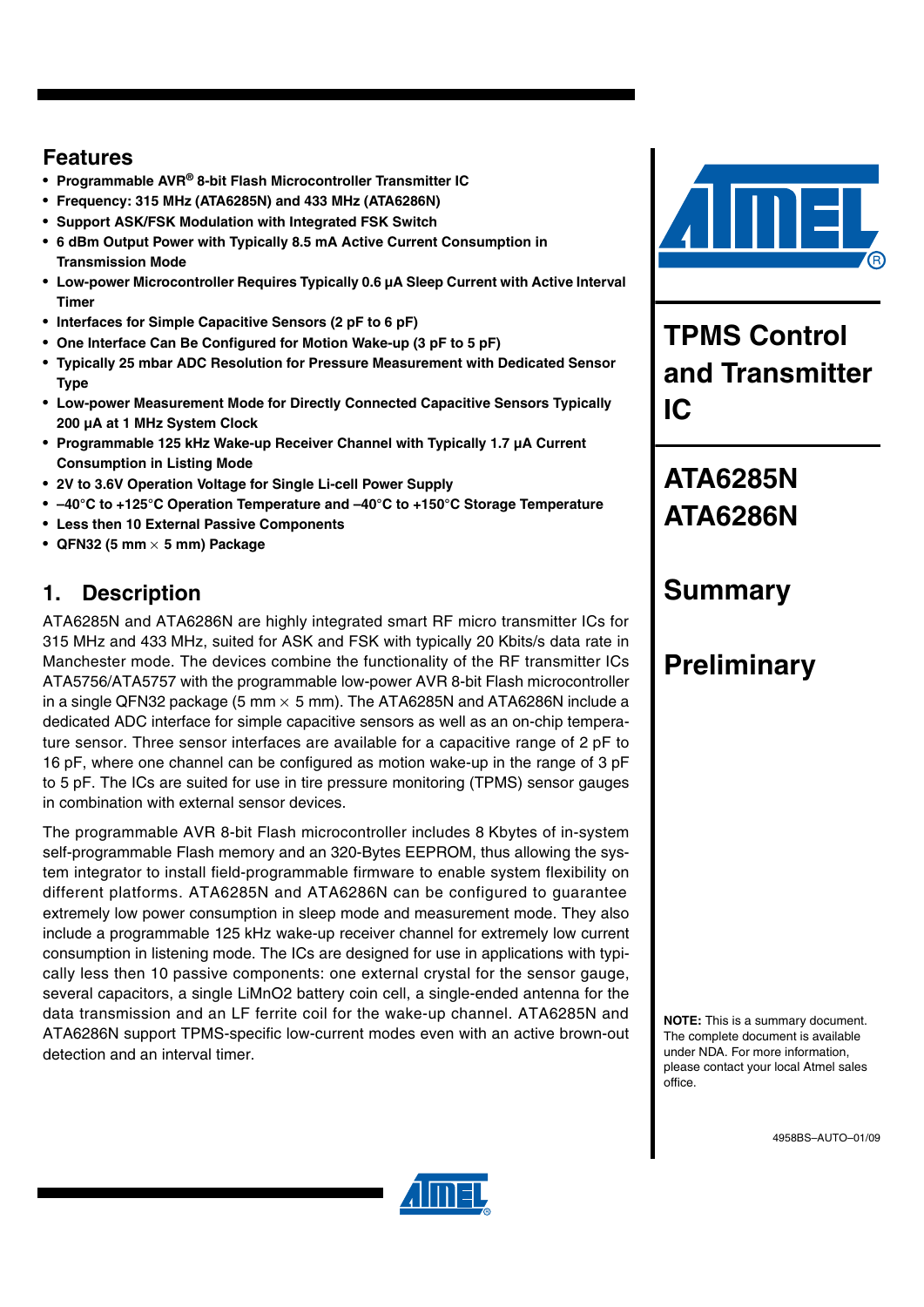

### **2. Overview**

### **2.1 Application**



**Figure 2-1.** Tire Pressure Monitoring System (TPMS)

Crystal Frequency 13.56 MHz for 433 MHz application Crystal Frequency 13.125 MHz for 315 MHz application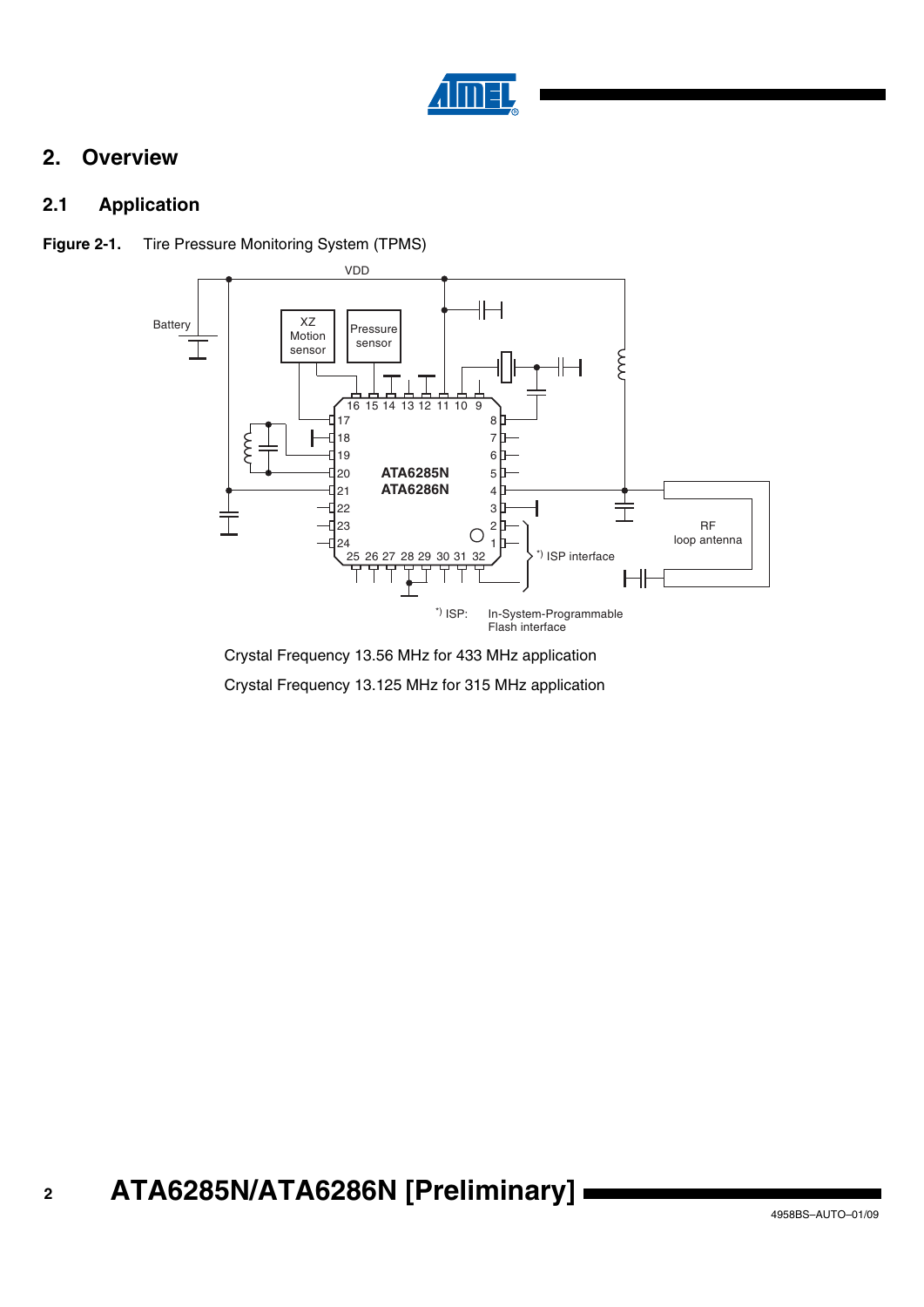### **2.2 Block Diagram**



**Figure 2-2.** ATA6285N/ATA6286N Block Diagram (MCP)

#### **2.3 Inter-die Bonding**

The ATA6285N/ATA6286N are Smart RF Micro Transmitter ICs in MCP (Multi Chip Package)

<span id="page-2-0"></span>**Table 2-1.** Inter-die Connection Description of the MCP

| $AVR - Pin$                             | ATA5756/ATA5757 - Pin     |
|-----------------------------------------|---------------------------|
| PD3 (INT1) – External interrupt input 1 | $EN - E$ nable input      |
| PD4 (ECIN1) – External clock input 1    | CLK – Clock output signal |
| PD5 (T2O1) - Timer2 modulator output 1  | ASK - Input signal        |
| PD6 (T2O2) - Timer2 modulator output 2  | FSK - Input signal        |

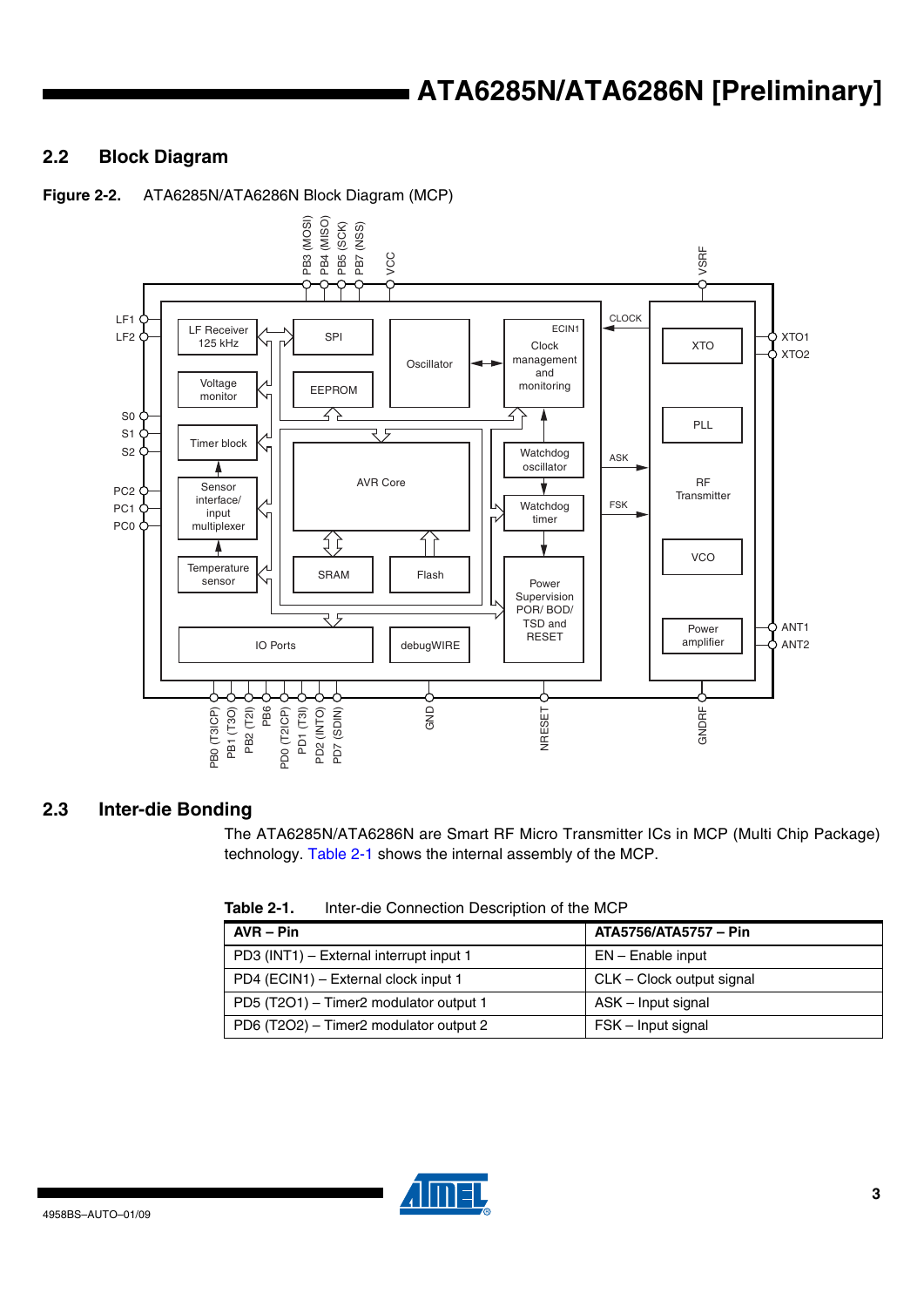

### **2.4 Pin Configuration**

**Figure 2-3.** Pinning QFN32



**Table 2-2.** Pin Description

| <b>Pin Number</b> | <b>Pin Name</b>  | <b>Alternate</b><br><b>Function 1</b> | <b>Alternate</b><br><b>Function 2</b> | <b>Function</b>                                    | <b>Comment</b> |
|-------------------|------------------|---------------------------------------|---------------------------------------|----------------------------------------------------|----------------|
|                   | PB <sub>4</sub>  | <b>MISO</b>                           | PCINT4                                | <b>SPI</b>                                         | Port B4        |
| $\overline{2}$    | PB <sub>5</sub>  | <b>SCK</b>                            | PCINT5                                | <b>SPI</b>                                         | Port B5        |
| 3                 | ANT <sub>2</sub> |                                       |                                       | RF-antenna 2. Emitter of antenna<br>output stage   | RF pin         |
| 4                 | ANT <sub>1</sub> |                                       |                                       | RF-antenna 1. Open collector<br>antenna output     | RF pin         |
| 5                 | PB <sub>1</sub>  | T <sub>3</sub> O                      | PCINT1                                | Timer3 output                                      | Port B1        |
| 6                 | PB <sub>6</sub>  |                                       | PCINT6                                | Port B6                                            |                |
| $\overline{7}$    | PB7              | <b>NSS</b>                            | PCINT7                                | SPI<br>Port B7                                     |                |
| 8                 | <b>XT02</b>      | $\overline{\phantom{m}}$              | $\overline{\phantom{0}}$              | Switch for FSK modulation<br>RF pin                |                |
| 9                 | PB <sub>2</sub>  | T2I                                   | PCINT2                                | Port B <sub>2</sub><br>Timer2 external input clock |                |
| 10                | XT01             | $\overline{\phantom{m}}$              | —                                     | Connection for crystal                             | RF pin         |
| 11                | VS_RF            |                                       | $\overline{\phantom{0}}$              | Power supply voltage for RF                        |                |
| 12                | <b>GND</b>       |                                       | $\overline{\phantom{0}}$              | Power supply ground for RF<br>RF pin               |                |
| 13                | <b>NRESET</b>    | debugWIRE                             | —                                     | Reset input/debugWIRE interface                    |                |
| 14                | <b>GND</b>       |                                       | -                                     | Power supply ground                                |                |
| 15                | S <sub>0</sub>   |                                       |                                       | Sensor input 0 - Pressure Sensor<br>(Cap.)         |                |
| 16                | S <sub>1</sub>   |                                       |                                       | Sensor input $1 - X -$ Motion Sensor<br>(Cap.)     |                |
| 17                | S <sub>2</sub>   |                                       |                                       | Sensor input 2 - Z - Motion Sensor<br>(Cap.)       |                |
| 18                | <b>GND</b>       |                                       |                                       | Power supply ground                                |                |

Note: 1. Internal inter-die connection of the MCP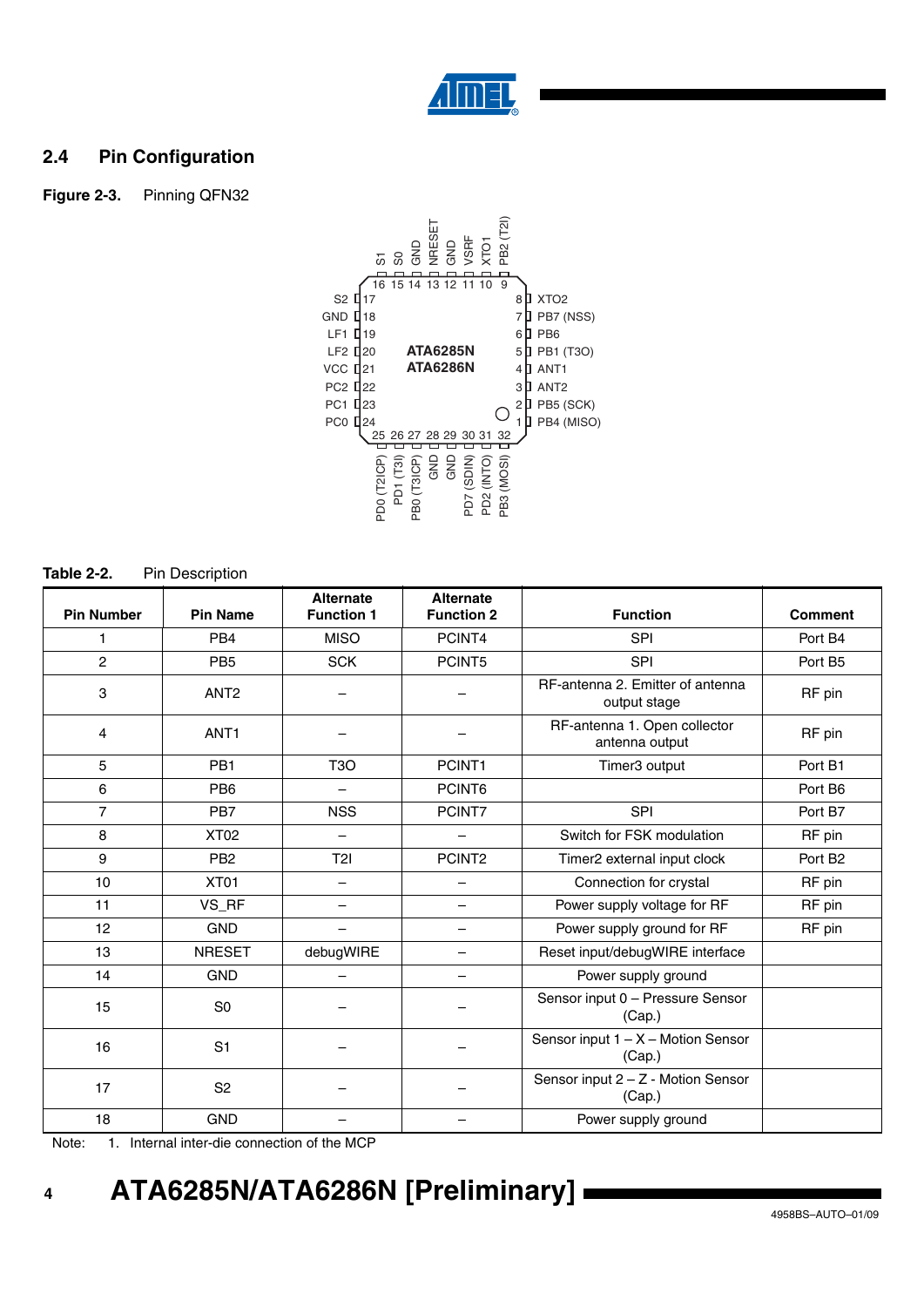| <b>Pin Number</b> | <b>Pin Name</b>             | <b>Alternate</b><br><b>Function 1</b> | <b>Alternate</b><br><b>Function 2</b> | <b>Function</b>                                                                        | <b>Comment</b>      |
|-------------------|-----------------------------|---------------------------------------|---------------------------------------|----------------------------------------------------------------------------------------|---------------------|
| 19                | LF1                         |                                       |                                       | LF-receiver input 1                                                                    |                     |
| 20                | LF <sub>2</sub>             |                                       |                                       | LF-receiver input 2                                                                    |                     |
| 21                | $V_{\rm CC}$                | $\overline{\phantom{m}}$              | —                                     | Power supply voltage $(V_{CC} + AV_{CC})$                                              |                     |
| 22                | PC <sub>2</sub>             |                                       | PCINT <sub>10</sub>                   |                                                                                        | Port C <sub>2</sub> |
| 23                | PC <sub>1</sub>             | <b>CLKO</b>                           | PCINT9                                | System clock output                                                                    | Port C1             |
| 24                | PC <sub>0</sub>             | <b>ECINO</b>                          | PCINT8                                | External Clock input 0                                                                 | Port C1             |
| 25                | PD <sub>0</sub>             | T <sub>2</sub> ICP                    | PCINT16                               | Timer2 external input capture                                                          | Port D0             |
| 26                | PD <sub>1</sub>             | T <sub>3</sub> I                      | PCINT17                               | Timer3 external input clock                                                            | Port D1             |
| 27                | P <sub>B</sub>              | T3ICP                                 | <b>PCINTO</b>                         | Timer3 external input capture                                                          | Port B0             |
| 28                | <b>GND</b>                  |                                       |                                       | Power supply ground                                                                    |                     |
| 29                | <b>GND</b>                  |                                       | $\overline{\phantom{0}}$              | Power supply ground                                                                    |                     |
| Inter-die $(1)$   | PD <sub>3</sub>             | INT <sub>1</sub>                      | PCINT <sub>19</sub>                   | External Interrupt 1 → Inter-die<br>connection                                         | Port D <sub>2</sub> |
| Inter-die $(1)$   | P <sub>D</sub> <sub>4</sub> | ECIN1                                 | PCINT <sub>20</sub>                   | External Clock input 1 → Inter-die<br>connection                                       | Port D4             |
| Inter-die $(1)$   | PD <sub>5</sub>             | T <sub>2</sub> O <sub>1</sub>         | PCINT21                               | Timer2 Modulator output 1 $\rightarrow$<br>Port D <sub>5</sub><br>Inter-die connection |                     |
| Inter-die $(1)$   | P <sub>D6</sub>             | T <sub>2</sub> O <sub>2</sub>         | PCINT22                               | Timer2 Modulator output 2 $\rightarrow$<br>Port D6<br>Inter-die connection             |                     |
| 30                | PD7                         | <b>SDIN</b>                           | PCINT23<br>SSI-Serial Data Input      |                                                                                        | Port D7             |
| 31                | P <sub>D</sub> <sub>2</sub> | <b>INTO</b>                           | PCINT18                               | External interrupt input 0                                                             | Port D <sub>2</sub> |
| 32                | PB <sub>3</sub>             | <b>MOSI</b>                           | PCINT <sub>3</sub><br>SPI             |                                                                                        | Port B <sub>3</sub> |

**Table 2-2.** Pin Description (Continued)

Note: 1. Internal inter-die connection of the MCP

#### **2.5 Pin Names**

**2.5.1 VCC** 

Supply voltage

#### **2.5.2 GND**

**Ground** 

#### **2.5.3 Port B (PB7..0)**

Port B is a 5(8)-bit bi-directional I/O port with internal pull-up resistors (selected for each bit). The PB7, PB6 and PB2 ports are only used as internal I/O ports for inter-die connections. The Port B output buffers have symmetrical drive characteristics with both high sink and source current capability. As inputs, Port B pins that are externally pulled low will source current if the pull-up resistors are activated. The Port B pins are tri-stated when a reset condition becomes active, even if the clock is not running.

Port B also serves the functions of various special features of the ATmegaT.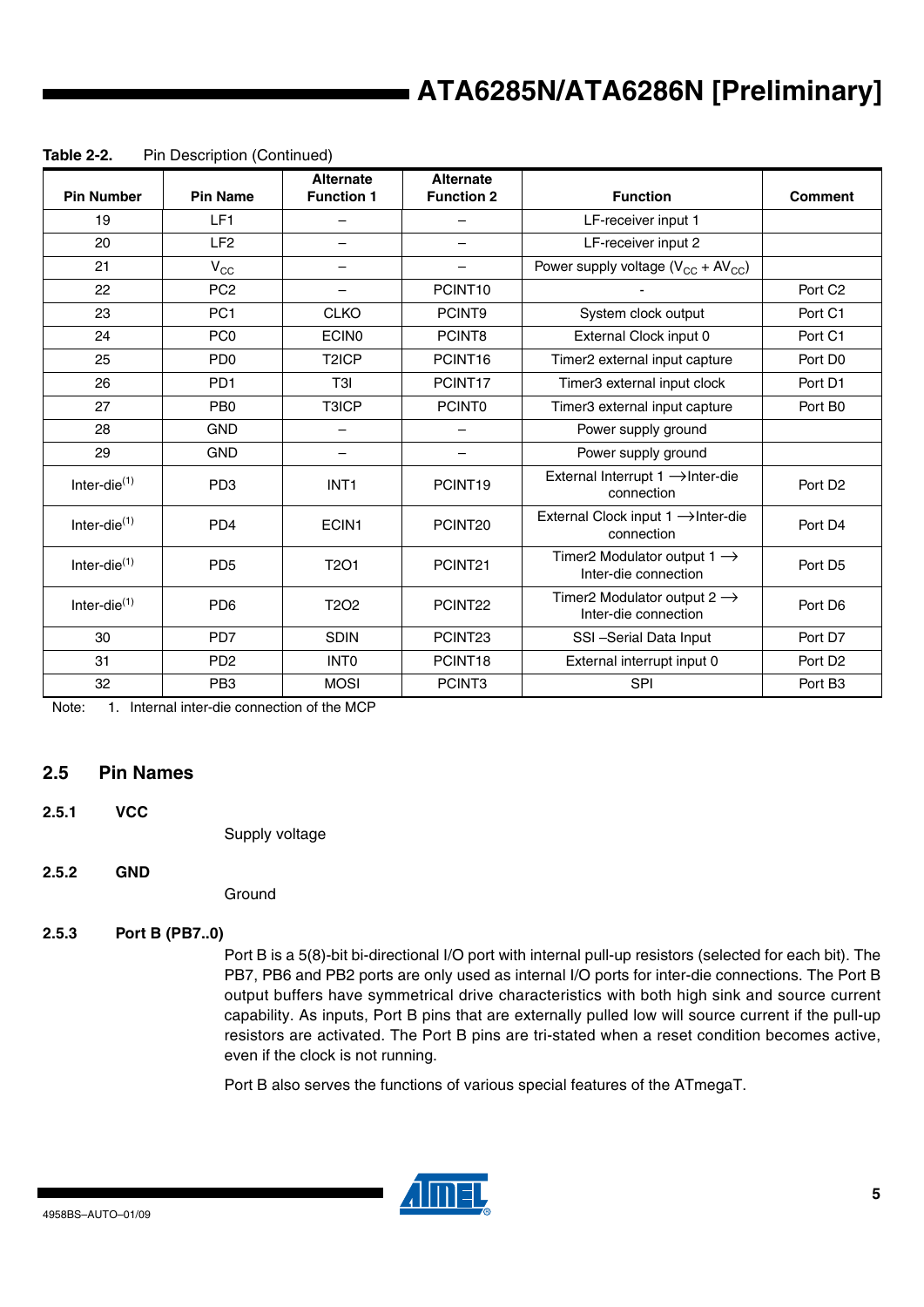

#### **2.5.4 Port C (PC2..0)**

Port C is a 3-bit bi-directional I/O port with internal pull-up resistors (selected for each bit). The Port C output buffers have symmetrical drive characteristics with both high sink and source current capability. As inputs, Port C pins that are externally pulled low will source current if the pull-up resistors are activated. The Port C pins are tri-stated when a reset condition becomes active, even if the clock is not running.

#### **2.5.5 Port D (PD7..0)**

Port D is a 7(1)-bit bi-directional I/O port with internal pull-up resistors (selected for each bit). The PD(6..3) pins are used as internal inter-die connection I/O ports. The Port D output buffers have symmetrical drive characteristics with both high sink and source current capability. As inputs, Port D pins that are externally pulled low will source current if the pull-up resistors are activated. The Port D pins are tri-stated when a reset condition becomes active, even if the clock is not running. Port D also serves the functions of various special features of the ATmegaT. **2.5.6 NRESET** Reset input. A low level on this pin for longer than the minimum pulse length will generate a reset, even if the clock is not running. Shorter pulses then defined minimum pulse length are not guaranteed to generate a reset. **2.5.7 LF (2..1)** Input coil pins for the LF-Receiver. **2.5.8 S (2..0)** Measuring input pins for external capacitance sensor elements. **2.5.9 ANT(2, 1)** RF-Antenna pins. **2.5.10 XTO(0, 1)** External crystal for the internal RF transmitter IC.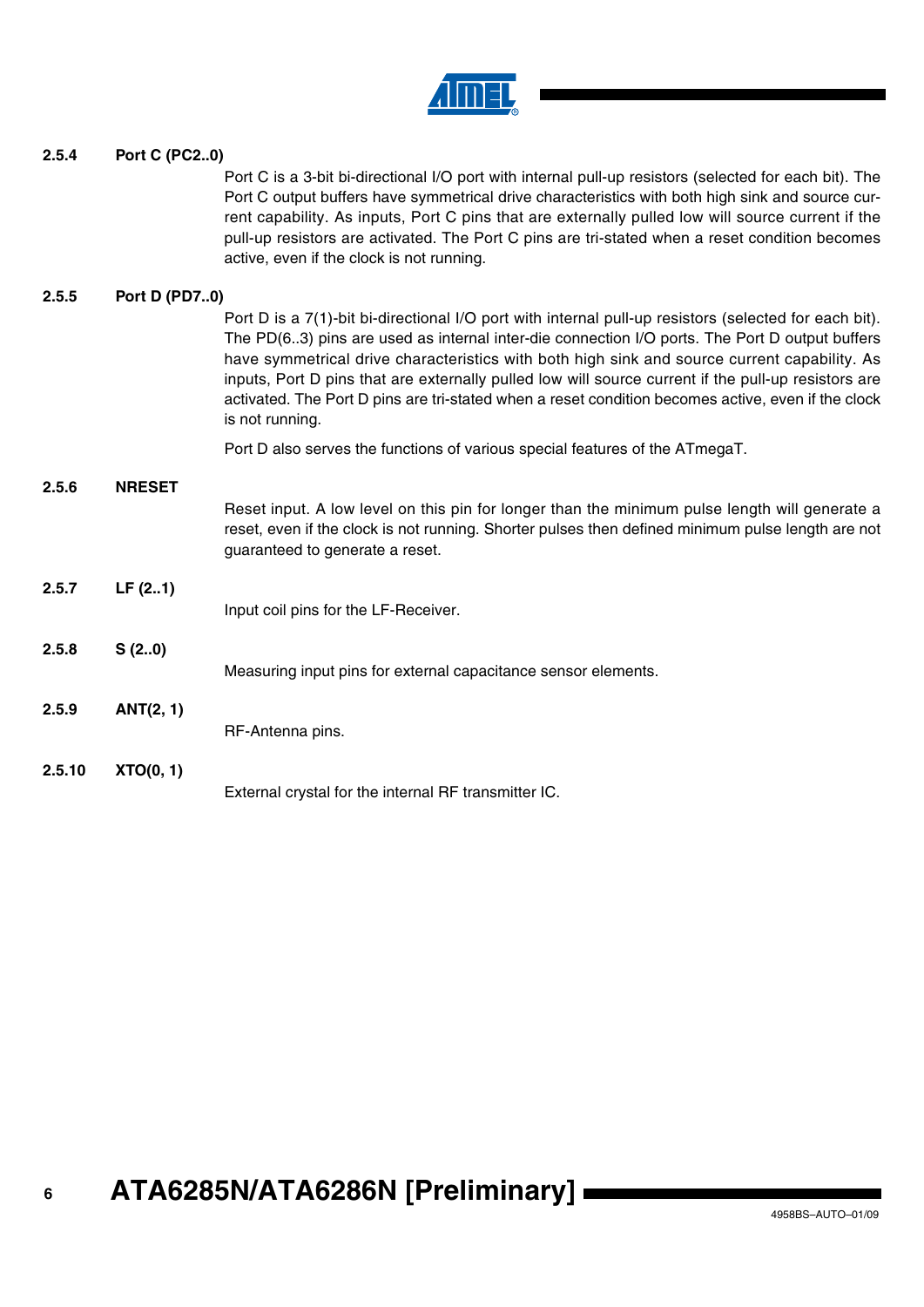### **3. Low Power AVR 8-bit Microcontroller**

#### **3.1 Features**

- **High Performance, Extremely Low Power AVR 8-bit Microcontroller**
- **Advanced RISC Architecture**
	- **131 Powerful Instructions**
	- **32** × **8 General Purpose Working Registers**
	- **Fully Static Operation**
	- **On-chip 2-cycle Multiplier**
- **Non-volatile Program and Data Memories**
	- **8 Kbytes of In-system Self-programmable Flash**
	- **Optional Boot Code Section with Independent Lock Bits**
	- **320 (256 + 64) Bytes EEPROM**
	- **512 Bytes Internal SRAM**
	- **Programming Lock for Software Security**
- **Peripheral Features**
	- **Programmable Watchdog/Interval Timer with Separate, Internally Calibrated and Extremely Low-power Oscillator**
	- **Two 16-bit Timer/Counter with Compare Mode, Capture Mode, and On-chip Digital Data Modulator Circuitry**
	- **Integrated On-chip Temperature Sensor with Thermal Shutdown Function**
	- **Sensor Interface for External Pressure Sensor and XZ- Motion Sensor**
	- **Highly Sensitive 1D LF-receiver**
	- **Programmable Voltage Monitor**
	- **System Clock Management and Clock Monitoring**
	- **Master/Slave SPI Serial Interface**
	- **Integrated Debug-Wire-Interface**
	- **Interrupt and Wake-up on Pin Change**
- **Special Microcontroller Features**
	- **Power-on Reset and Programmable Brown-out Detection**
	- **Internal Calibrated RC Oscillator**
	- **External and Internal Interrupt Sources**
	- **Three Sleep Modes: Idle, Sensor Noise Reduction, and Power-down**
- **I/O and Package**
	- **15 Programmable I/O Lines**

#### **3.2 Overview**

The embedded core is an extremely low-power CMOS 8-bit microcontroller based on the AVR enhanced RISC architecture. By executing powerful instructions in a single clock cycle, the AVR core achieves throughputs approaching 1 MIPS per MHz allowing the designer to optimize power consumption versus processing speed.

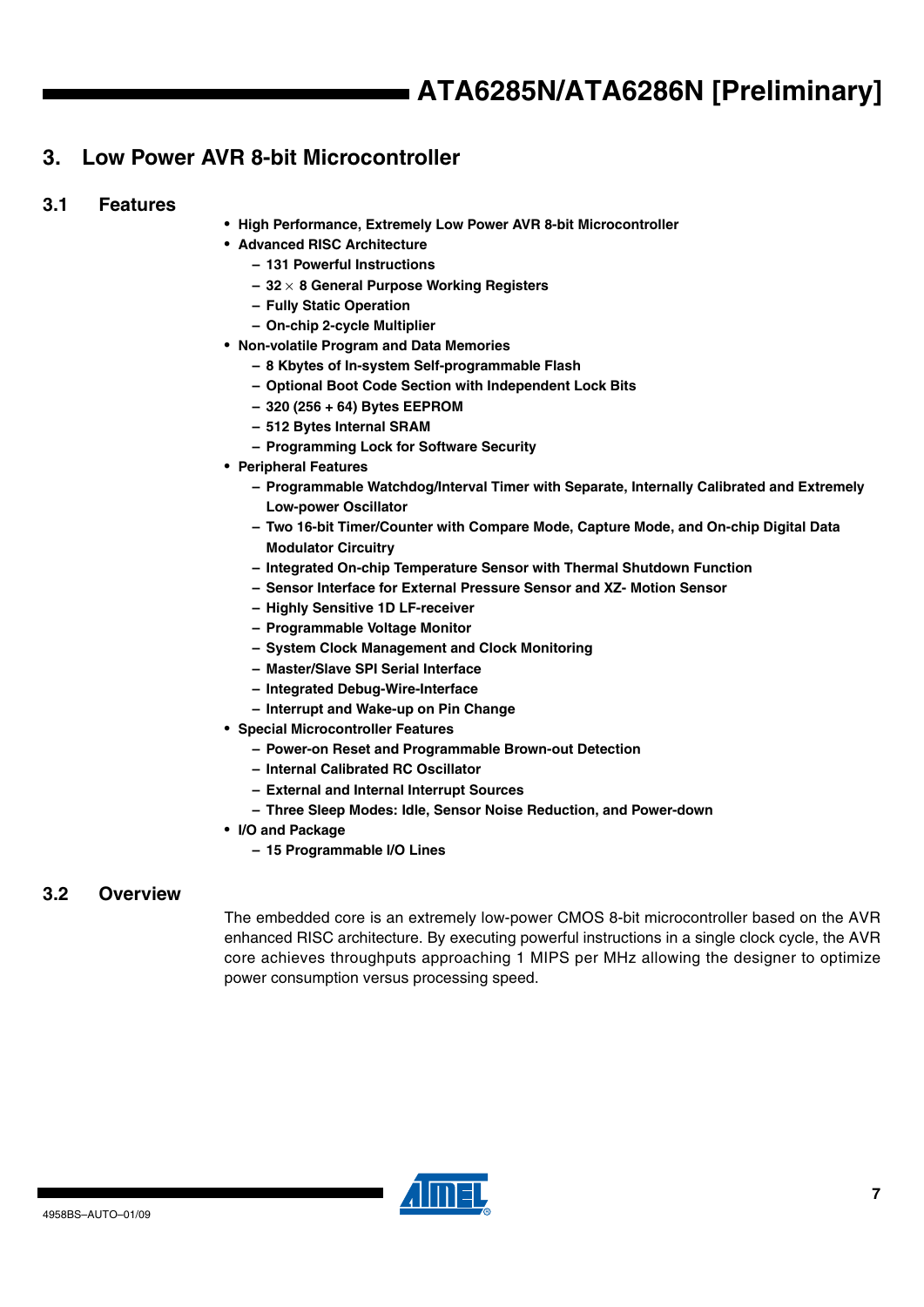

#### **3.3 Block Diagram**



**Figure 3-1.** Microcontroller Block Diagram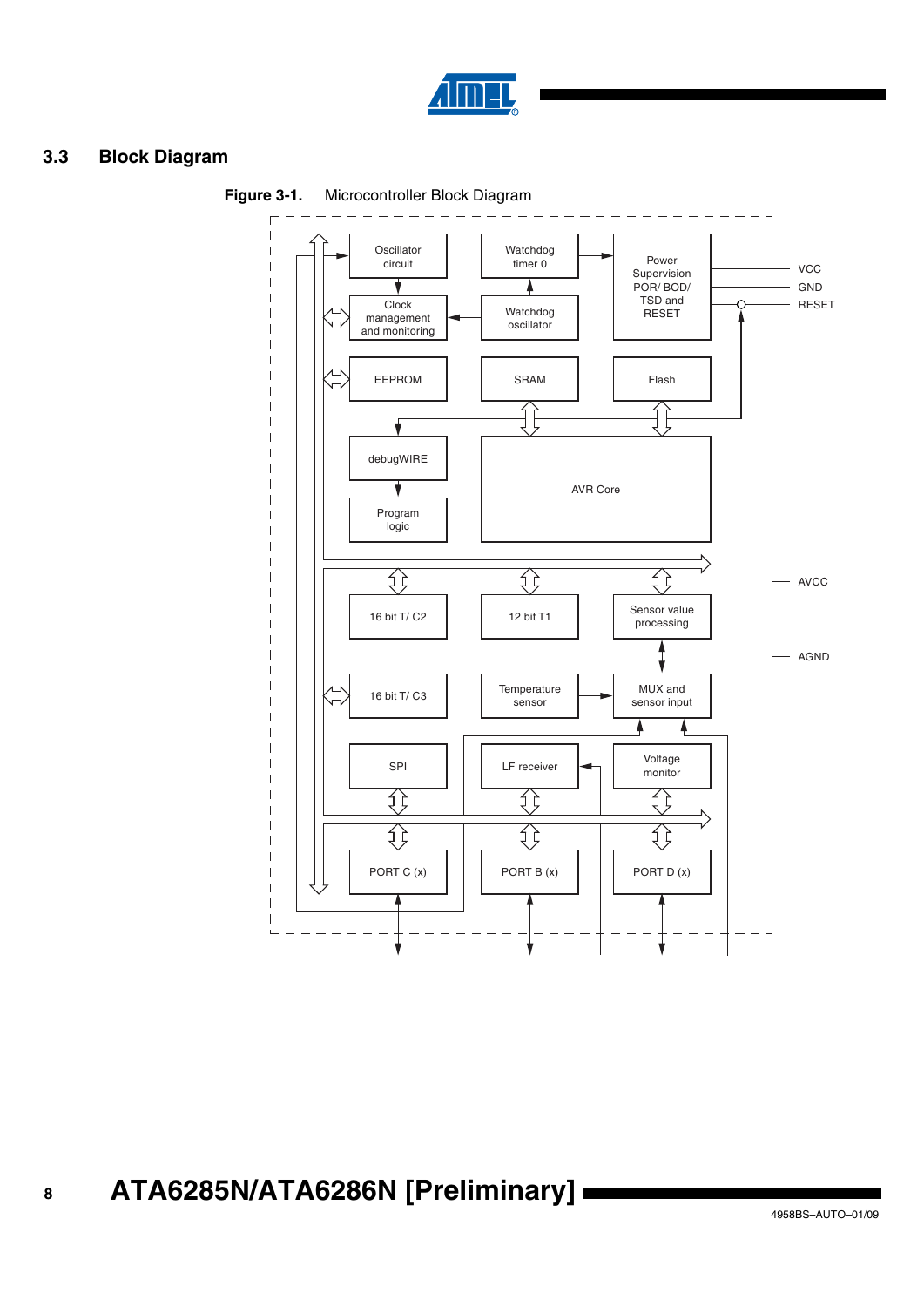The AVR core combines a rich instruction set with 32 general purpose working registers. All the 32 registers are directly connected to the Arithmetic Logic Unit (ALU), allowing two independent registers to be accessed in one single instruction executed in one clock cycle. The resulting architecture is more code efficient while achieving throughputs up to ten times faster than conventional CISC microcontrollers.

The embedded architecture provides the following features: 8K bytes of In-System Programmable Flash with Read-While-Write capabilities, 320 (256 + 64) bytes EEPROM, 512 bytes SRAM, 11(19) general purpose I/O lines, 32 general purpose working registers, On-chip Debugging support and programming, two flexible Timer/Counters with compare modes, internal and external interrupts, a sensor interface for external pressure sensor and Acceleration/Motion sensor, a programmable Watchdog Timer with internal calibrated Oscillator, an SPI serial port, and three software selectable power saving modes.

The device is manufactured using Atmel<sup>®</sup>'s high density non-volatile memory technology. The On-chip ISP Flash allows the program memory to be reprogrammed In-System through an SPI serial interface, by a conventional non-volatile memory programmer, or by an On-chip Boot program running on the AVR core. The Boot program can use any interface to download the application program in the Application Flash memory. Software in the Boot Flash section will continue to run while the Application Flash section is updated, providing true Read-While-Write operation. By combining an 8-bit RISC CPU with In-System Self-Programmable Flash on a monolithic chip, the Atmel ATmegaT is a powerful microcontroller that provides a highly flexible and cost effective solution to many embedded control applications.

The AVR is supported with a full suite of program and system development tools including: C Compilers, Macro Assemblers, Program Debugger/Simulators, In-Circuit Emulators, and Evaluation Kits.

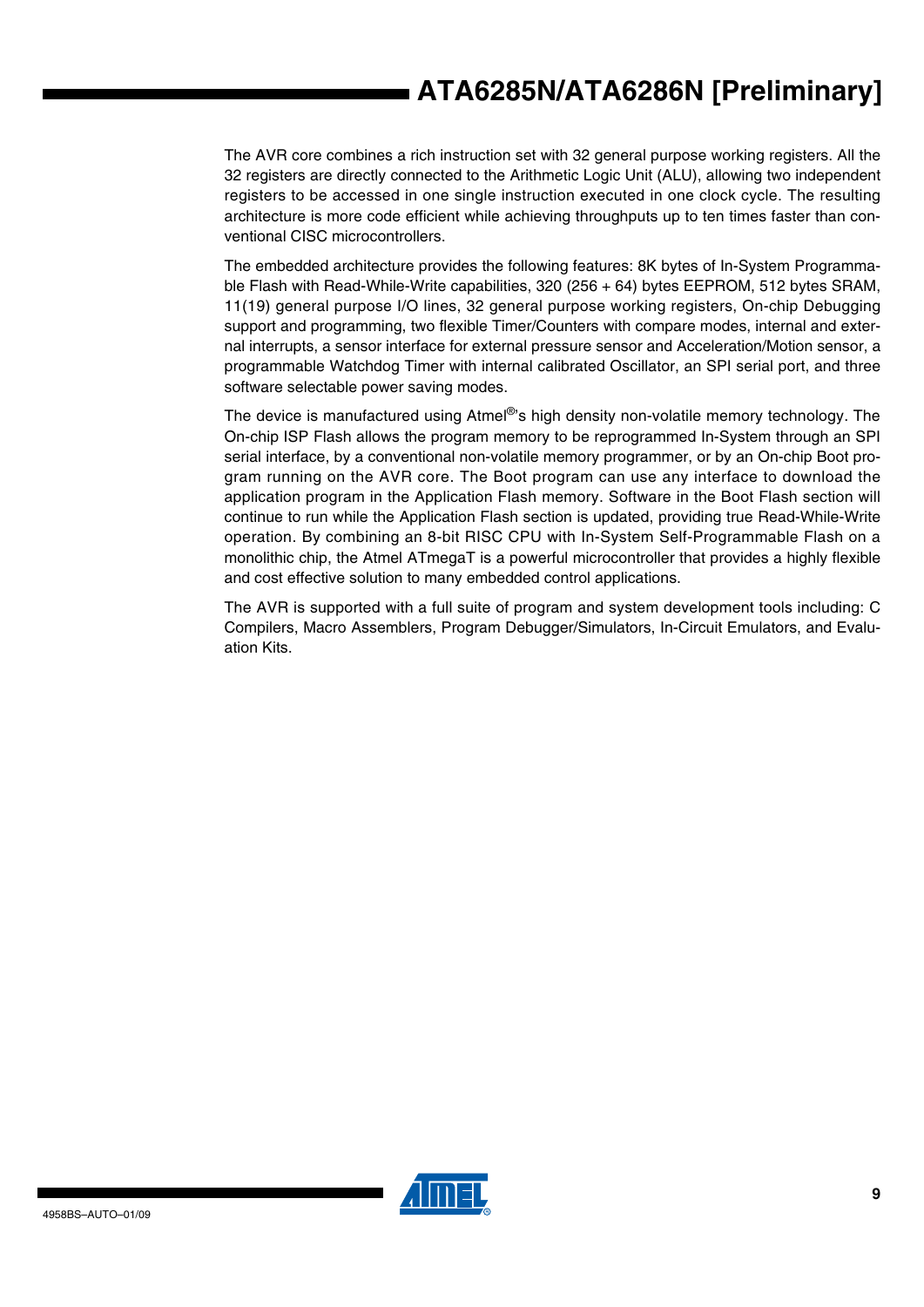

## **4. UHF ASK/FSK Transmitter for ATA6285N/ATA6286N**

#### **4.1 Features**

- **PLL Transmitter IC with Single-ended Output**
- **High output Power (6 dBm) at 8.1 mA (315 MHz) and 8.5 mA (433 MHz) Typical Values**
- **Divide by 24 (ATA6285N) and 32 (ATA6286N) Blocks for 13 MHz Crystal Frequencies and for Low XTO Start-up Times**
- **Modulation Scheme ASK/FSK with Internal FSK Switch**
- **Up to 20 Kbits/s Manchester Coding, Up to 40 Kbits/s NRZ Coding**
- **Power-down Idle and Power-up Modes to Adjust Corresponding Current Consumption through ASK/FSK/Enable Input Pins**
- **ENABLE Input for Parallel Usage of Controlling Pins in a 3-wire Bus System**
- **CLK Output Switches ON if the Crystal Current Amplitude Has Reached 35% to 80% of its Final Value**
- **Crystal Oscillator Time until CLK Output Is Activated, Typically 0.6 ms**

#### **4.2 Benefits**

- **Low Parasitic FSK Switch Integrated**
- **Very Short and Reproducible Time to Transmit Typically < 0.85 ms**
- **13.125 MHz/13.56 MHz Crystals Give Opportunity for Small Package Sizes**

#### **4.3 Description**

The ATA6285N/ATA6286N is a PLL transmitter part which has been developed for the demands of RF low-cost transmission systems at data rates up to 20 Kbits/s Manchester coding and 40 Kbits/s NRZ coding. The transmitting frequency range is 313 MHz to 317 MHz (ATA6285N) and 432 MHz to 448 MHz (ATA6286N), respectively. It can be used in both FSK and ASK systems. Due to its shorten crystal oscillator settling time it is well suited for Tire Pressure Monitoring (TPMS) and for Passive Entry Go applications.

#### **Figure 4-1.** System Block Diagram

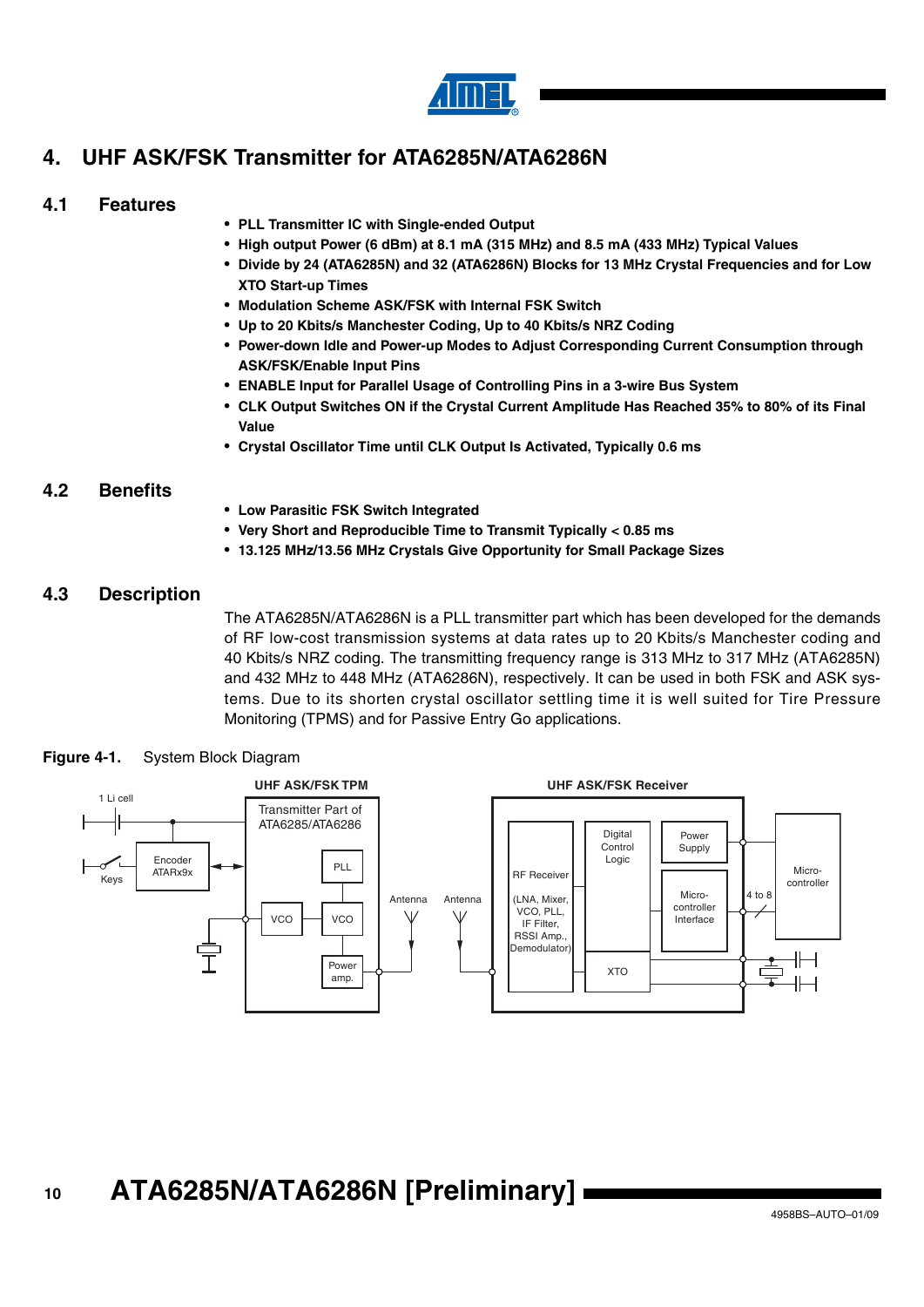#### **4.4 General Description**

This fully integrated PLL transmitter allows the design of simple, low-cost RF miniature transmitters for TPM and RKE applications. The VCO is locked to  $24 \times f_{\text{XTA}}/32 \times f_{\text{XTA}}$  for ATA6285N/ATA6286N. Thus, a 13.125 MHz/13.56 MHz crystal is needed for a 315 MHz/ 433.92 MHz transmitter. All other PLL and VCO peripheral elements are integrated.

The XTO is a series resonance (current mode) oscillator. Only one capacitor and a crystal connected in series to GND are needed as external elements in an ASK system. The internal FSK switch, together with a second capacitor, can be used for FSK modulation. The crystal oscillator needs typically 0.6 ms until the CLK output is activated if a crystal as defined in the electrical characteristics is used (e.g., TPM crystal). For most crystals used in RKE systems, a shorter time will result.

The CLK output is switched on if the amplitude of the current flowing through the crystal has reached 35% to 80% of its final value. This is synchronized with the 1.64 MHz/1.69 MHz CLK output. As a result, the first period of the CLK output is always a full period. The PLL is then locked < 250 µs after CLK output activation. This means an additional wait time of ≥ 250 µs is necessary before the PA can be switched on and the data transmission can start. This results in a significantly lower time of about 0.85 ms between enabling the ATA6285N/ATA6286N and the beginning of the data transmission which saves battery power especially in tire pressure monitoring systems.

The power amplifier is an open-collector output delivering a current pulse which is nearly independent from the load impedance and therefore the output power can be controlled via the connected load impedance.

This output configuration enables a simple matching to any kind of antenna or to 50 $\Omega$ . A high power efficiency for the power amplifier results if an optimized load impedance of  $Z_{\text{Load, opt}} = 380\Omega + j340\Omega$  (ATA6285N) at 315 MHz and  $Z_{\text{Load, opt}} = 280\Omega + j310\Omega$  (ATA6286N) at 433.92 MHz is used at the 3V supply voltage.

#### **4.5 Functional Description**

If  $ASK = Low$ ,  $FSK = Low$  and  $ENABLE = open$  or Low, the circuit is in power-down mode consuming only a very small amount of current so that a lithium cell used as power supply can work for many years.

If the ENABLE pin is left open, ENABLE is the logical OR operation of the ASK and FSK input pins. This means, the IC can be switched on by either the FSK of the ASK input.

If the ENABLE pin is Low and ASK or FSK are High, the IC is in idle mode where the PLL, XTO and power amplifier are off and the microcontroller ports controlling the ASK and FSK inputs can be used to control other devices. This can help to save ports on the microcontroller in systems where other devices with 3-wire interface are used.

With FSK = High and  $ASK = Low$  and  $ENABLE = open$  or High, the PLL and the XTO are switched on and the power amplifier is off. When the amplitude of the current through the crystal has reached 35% to 80% of its final amplitude, the CLK driver is automatically activated. The CLK output stays Low until the CLK driver has been activated. The driver is activated synchronously with the CLK output frequency, hence, the first pulse on the CLK output is a complete period. The PLL is then locked within < 250 µs after the CLK driver has been activated, and the transmitter is then ready for data transmission.

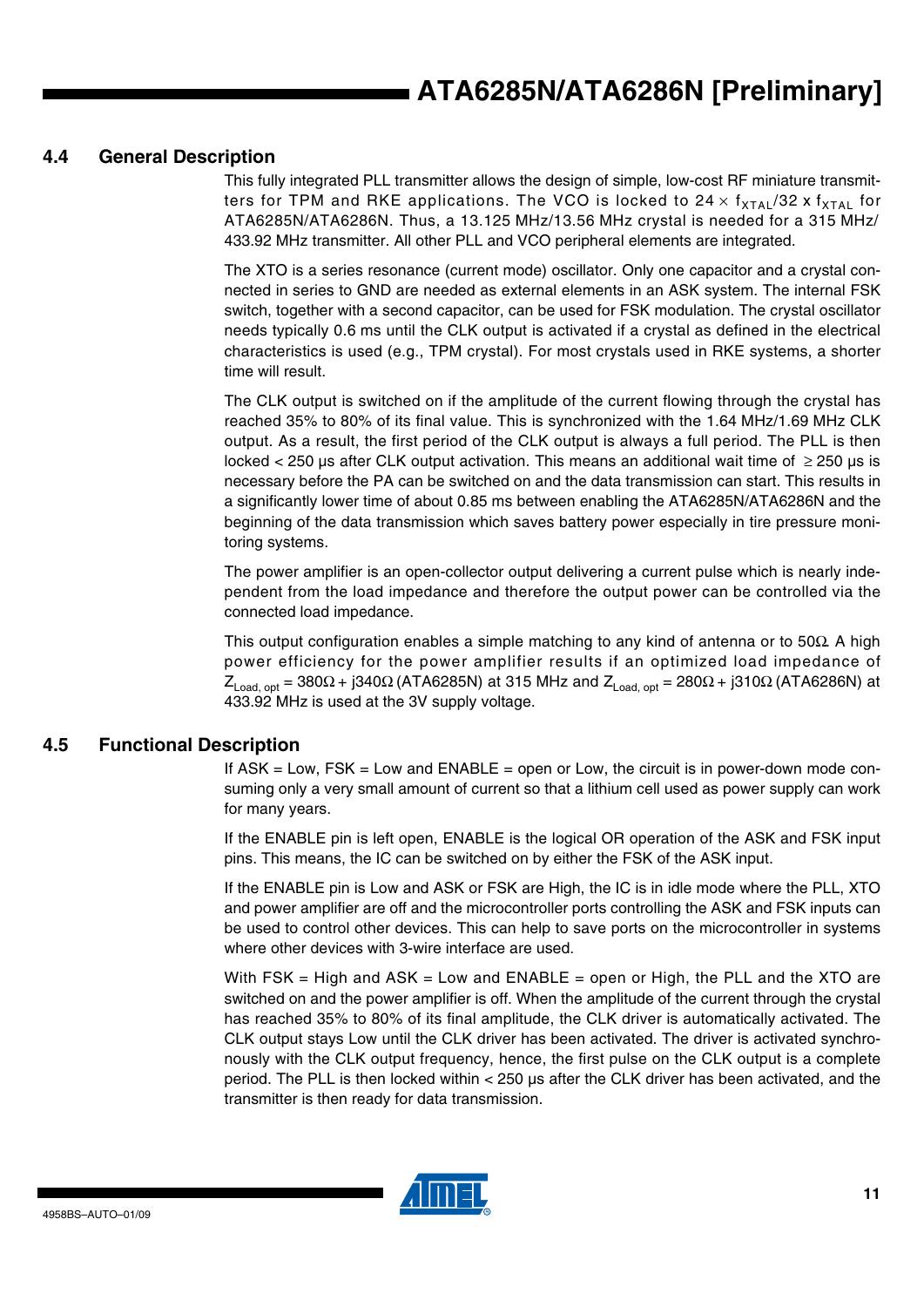

With ASK = High the power amplifier is switched on. This is used to perform the ASK modulation. During ASK modulation the IC is enabled with the FSK or the ENABLE pin.

With FSK  $=$  Low the switch at pin XTO2 is closed, with FSK  $=$  High the switch is open. To achieve a faster start-up of the crystal oscillator, the FSK pin should be High during start-up of the XTO because the series resistance of the resonator seen from pin XTO1 is lower if the switch is off.

The different modes of the ATA6285N/ATA6286N are listed in [Table 4-1.](#page-11-0)

| <b>ASK Pin</b> | <b>FSK Pin</b> | <b>ENABLE Pin</b> | <b>Mode</b>                         |
|----------------|----------------|-------------------|-------------------------------------|
| Low            | Low            | Low/open          | Power-down mode, FSK switch High Z  |
| Low            | Low            | High              | Power-up, PA off, FSK switch Low Z  |
| Low            | High           | High/open         | Power-up, PA off, FSK switch High Z |
| High           | Low            | High/open         | Power-up, PA on, FSK switch Low Z   |
| High           | High           | High/open         | Power-up, PA on, FSK switch High Z  |
| Low/High       | High           | Low               | Idle mode, FSK switch High Z        |
| High           | Low/High       | Low               | Idle mode, FSK switch High Z        |

<span id="page-11-0"></span>**Table 4-1.** Transmitter Part

#### **4.5.1 Transmission with ENABLE = Open**

#### *4.5.1.1 ASK Mode*

The ATA6285N/ATA6286N is activated by  $ENABLE = open$ ,  $FSK = High$ ,  $ASK = Low$ . The microcontroller is then switched to external clocking. After typically 0.6 ms, the CLK driver is activated automatically (i.e., the microcontroller waits until the XTO and CLK are ready). After another time period of ≤ 250 µs, the PLL is locked and ready to transmit. The output power can then be modulated by means of pin ASK. After transmission, ASK is switched to Low and the microcontroller returns back to internal clocking. Then, the ATA6285N/ATA6286N is switched to power-down mode with FSK = Low.



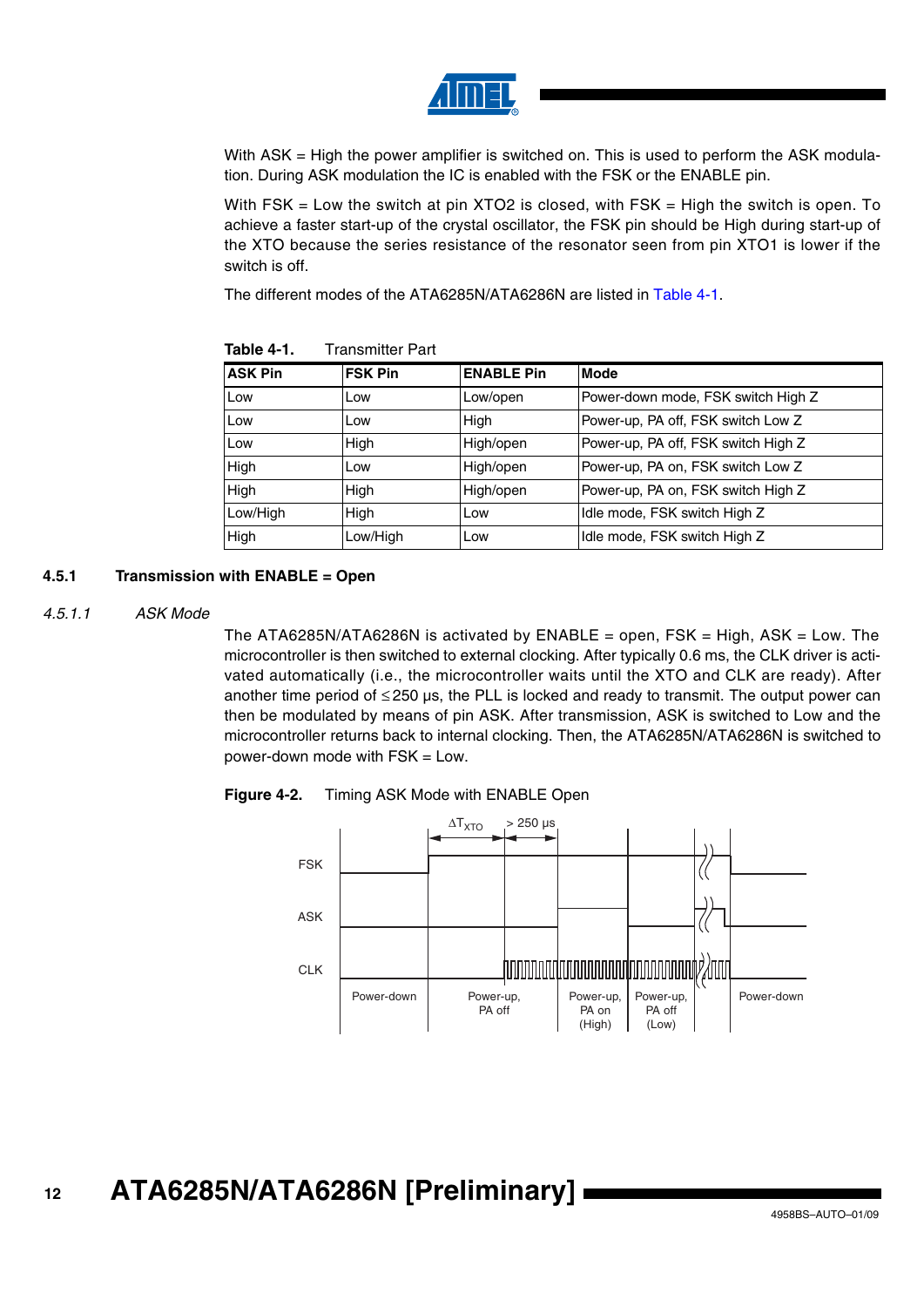#### *4.5.1.2 FSK Mode*

The ATA6285N/ATA6286N is activated by FSK = High, ASK = Low. The microcontroller is then switched to external clocking. After typically 0.6 ms, the CLK driver is activated automatically (i.e., the microcontroller waits until the XTO and CLK are ready. After another time period of ≤ 250 µs, the PLL is locked and ready to transmit. The power amplifier is switched on with ASK = H. The ATA6285N/ATA6286N is then ready for FSK modulation. The microcontroller starts to switch on and off the capacitor between the crystal load capacitor and GND by means of pin FSK, thus, changing the reference frequency of the PLL. IF FSK = L the output frequency is lower, if FSK = H output frequency is higher. After transmission, FSK stays High and ASK is switched to Low and the microcontroller returns back to internal clocking. Then, the ATA6285N/ATA6286N is switched to power-down mode with FSK = Low.

**Figure 4-3.** Timing FSK Mode with ENABLE Open



#### **4.5.2 Transmission with ENABLE = High**

*4.5.2.1 FSK Mode*

The ATA6285N/ATA6286N is activated by  $ENABLE = High$ , FSK = High and ASK = Low. The microcontroller is then switched to external clocking. After typically 0.6 ms, the CLK driver is activated automatically (i.e., the microcontroller waits until the XTO and CLK are ready). After another time period of  $\leq$  250 µs, the PLL is locked and ready to transmit. The power amplifier is switched on with ASK = H. The ATA6285N/ATA6286N is then ready for FSK modulation. The microcontroller starts to switch on and off the capacitor between the crystal load capacitor and GND by means of pin FSK, thus, changing the reference frequency of the PLL. IF FSK  $=$  L the output frequency is lower, if FSK = H output frequency is higher. After transmission, ASK is switched to Low and the microcontroller returns back to internal clocking. Then, the ATA6285N/ATA6286N is switched to power-down mode with ENABLE = Low and FSK = Low.

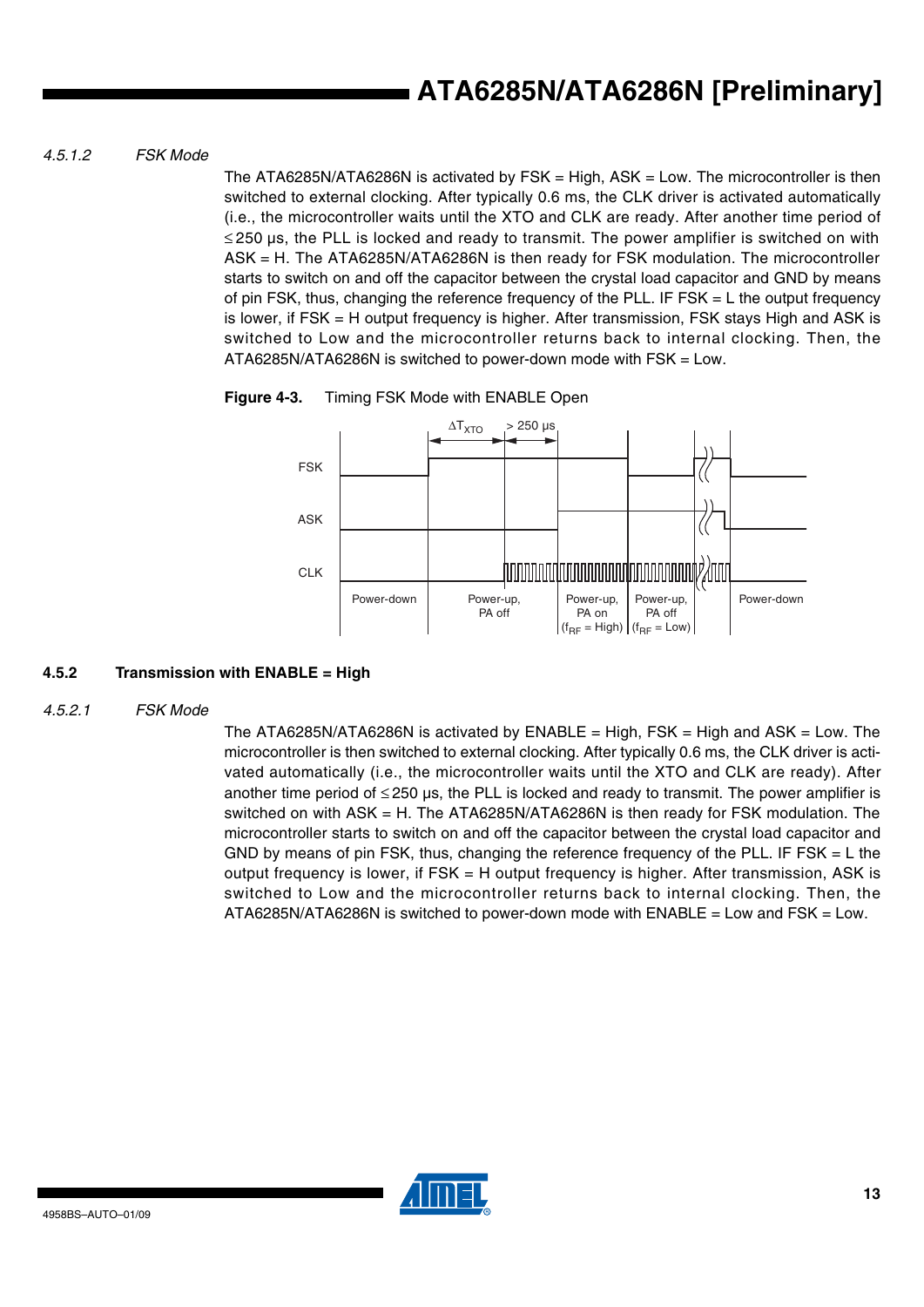



#### **Figure 4-4.** Timing FSK Mode with ENABLE Connected to the Microcontroller

#### *4.5.2.2 ASK Mode*

The ATA6285N/ATA6286N is activated by  $ENABLE = High$ ,  $FSK = High$  and  $ASK = Low$ . After activation the microcontroller is switched to external clocking. After typically 0.6 ms, the CLK driver is activated automatically (the microcontroller waits until the XTO and CLK are ready). After another time period of  $\leq$  250 µs, the PLL is locked and ready to transmit. The output power can then be modulated by means of pin ASK. After transmission, ASK is switched to Low and the microcontroller returns back to internal clocking. Then, the ATA6285N/ATA6286N is switched to power-down mode with  $ENABLE = Low$  and  $FSK = Low$ .



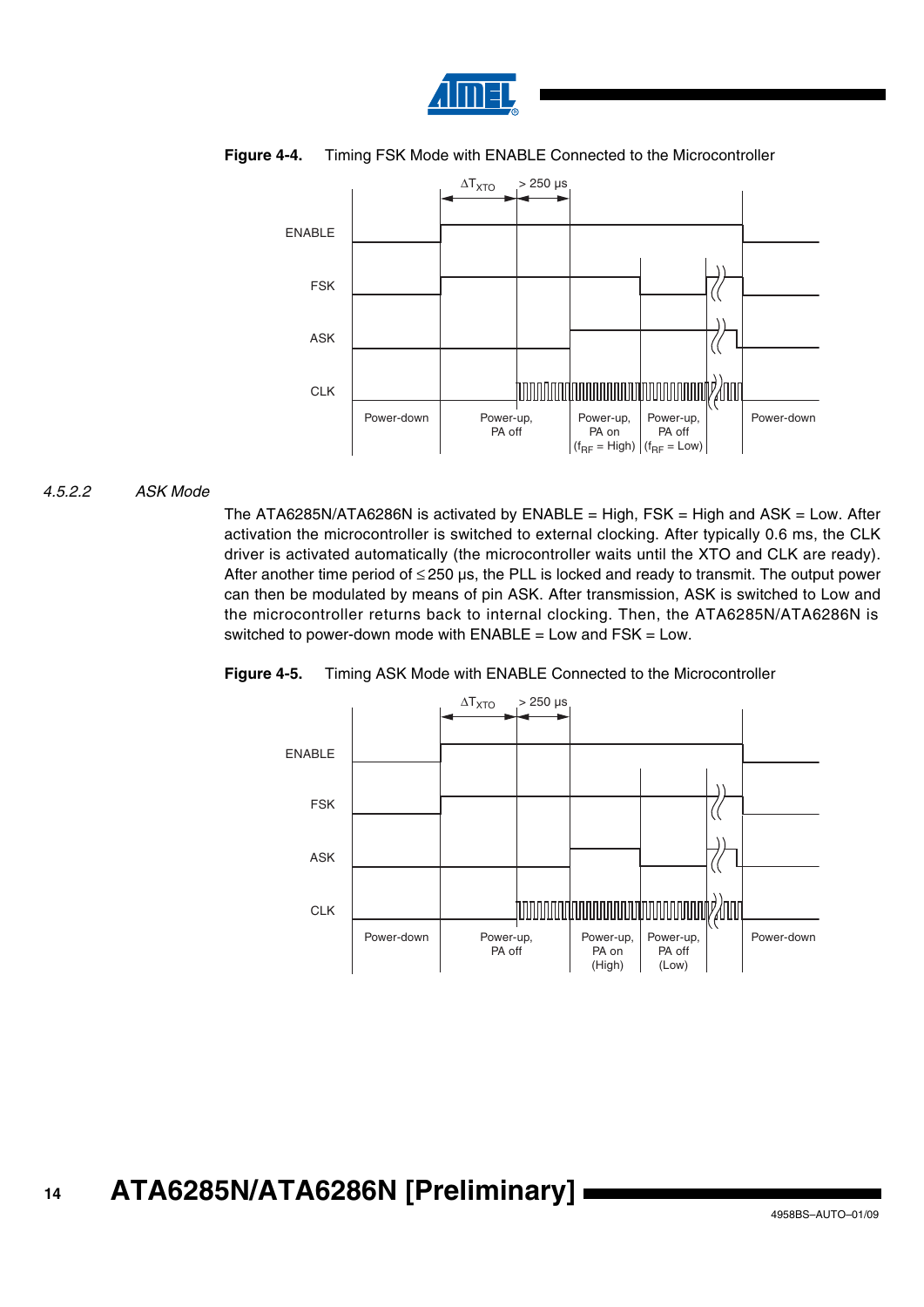#### **4.5.3 Accuracy of Frequency Deviation**

The accuracy of the frequency deviation using the XTAL pulling method is about  $\pm 20\%$  if the following tolerances are considered. One important aspect is that the values of  $C_0$  and  $C_M$  of typical crystals are strongly correlated which reduces the tolerance of the frequency deviation.

#### **Figure 4-6.** Tolerances of Frequency Modulation



Using a crystal with a motional capacitance of  $C_M = 4.37$  fF  $\pm 15\%$ , a nominal load capacitance of CL<sub>NOM</sub> = 18 pF and a parallel capacitance of  $C_0 = 1.30$  pF correlated with C<sub>M</sub> results in  $C_0$  = 297  $\times$  C<sub>M</sub> (the correlation has a tolerance of 10%, so C<sub>0</sub> = 267 to 326  $\times$  C<sub>M</sub>). If using the internal FSK switch with  $C_{\text{Switch}} = 0.9$  pF  $\pm 20\%$  and estimated parasitics of  $C_{\text{Strav}} = 0.7$  pF  $\pm 10\%$ , the resulting C<sub>4</sub> and C<sub>5</sub> values are C<sub>4</sub> = 10 pF ±1% and C<sub>5</sub> = 15 pF ±1% for a nominal frequency deviation of  $\pm$ 19.3 kHz with worst case tolerances of  $\pm$ 15.8 kHz to  $\pm$ 23.2 kHz.

#### **4.5.4 Accuracy of the Center Frequency**

The imaginary part of the impedance in large signal steady state oscillation  $IM<sub>XTO</sub>$ , seen into the pin 7 (XTO1), causes some additional frequency tolerances, due to pulling of the XTO oscillation frequency. These tolerances have to be added to the tolerances of the crystal itself (adjustment tolerance, temperature stability and ageing) and the influence to the center frequency due to tolerances of C<sub>4</sub>, C<sub>5</sub>, C<sub>Switch</sub> and C<sub>Stray</sub>. The nominal value of IM<sub>XTO</sub> = 110 $\Omega$ , C<sub>Switch</sub> and C<sub>Stray</sub> should be absorbed into the  $C_4$  and  $C_5$  values by using a crystal with known frequency and choosing  $C_4$  and  $C_5$ , so that the XTO center frequency equals the crystal frequency, and the frequency deviation is as expected. Then, from the nominal value, the IM<sub>XTO</sub> has ±90 $\Omega$  tolerances, using the pulling formula P =  $-M_{XTO} \times C_M \times Pi \times f_{XTO}$  with  $f_{XTO}$  = 13.56 MHz and  $C_M$  = 4.4 fF an additional frequency tolerance of P =  $\pm$ 16.86 ppm results. If using crystals with other C<sub>M</sub> the additional frequency tolerance can be calculated in the same way. For example, a lower  $C_M$  = 3.1 fF will reduce the frequency tolerance to 11.87 ppm, where a higher  $C_M$  = 5.5 fF increases the tolerance to 21.07 ppm.

#### **4.5.5 CLK Output**

An output CLK signal of 1.64 MHz (ATA6285N operating at 315 MHz) and 1.69 MHz (ATA6286N operating at 433.92 MHz) is provided for a connected microcontroller. The delivered signal is CMOS-compatible with a High and Low time of >125 ns if the load capacitance is lower than 20 pF. The CLK output is Low in power-down mode due to an internal pull-down resistor. After enabling the PLL and XTO the signal stays Low until the amplitude of the crystal oscillator has reached 35% to 80% of its amplitude. Then, the CLK output is activated synchronously with its output signal so that the first period of the CLK output signal is a full period.

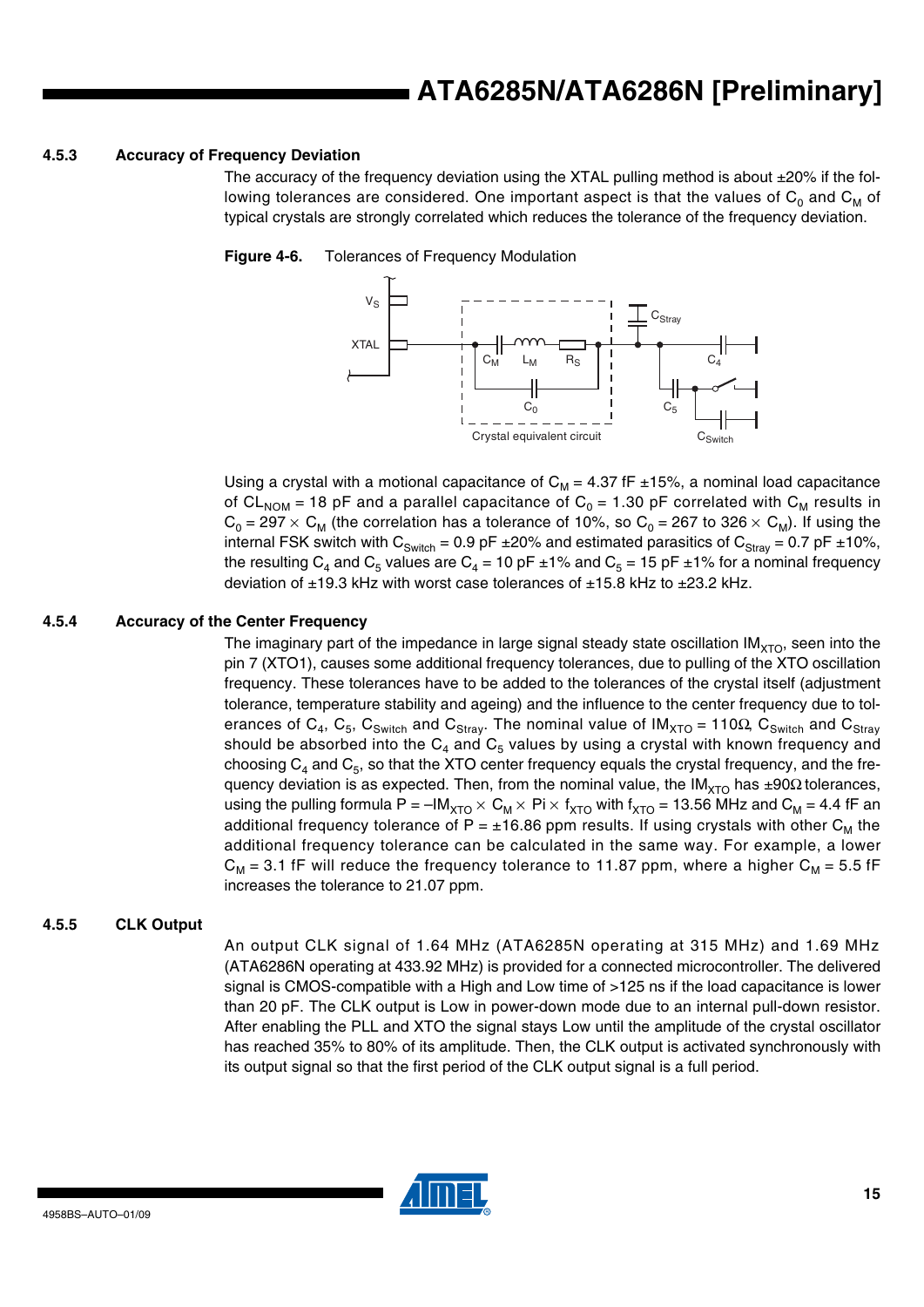

#### *4.5.5.1 Clock Pulse Take-over by Microcontroller*

The clock of the crystal oscillator can be used for clocking the microcontroller. Atmel's ATARx9x microcontroller family provides the special feature of starting with an integrated RC oscillator to switch on the ATA6285N/ATA6286N external clocking and to wait automatically until the CLK output of the ATA6285N/ATA6286N is activated. After a time period of 250 µs the message can be sent with crystal accuracy.

#### **4.5.6 Output Matching and Power Setting**

The output power is set by the load impedance of the antenna. The maximum output power is achieved with a load impedance of  $Z_{Load, opt} = 380Ω + j340Ω (ATA6286N)$  at 315 MHz and  $Z_{\text{Load, opt}}$  = 280Ω + j310Ω (ATA6285N) at 433.92 MHz. A low resistive path to V<sub>S</sub> is required to deliver the DC current.

The power amplifier delivers a current pulse and the maximum output power is delivered to a resistive load if the 0.66 pF output capacitance of the power amplifier is compensated by the load impedance.

At the ANT1 pin, the RF output amplitude is about  $V_S - 0.5V$ .

The load impedance is defined as the impedance seen from the ATA6285N's ANT1, ANT2 into the matching network. Do not mix up this large-signal load impedance with a small-signal input impedance delivered as an input characteristic of RF amplifiers.

The latter is measured from the application into the IC instead of from the IC into the application for a power amplifier.

The 0.66 pF output capacitance absorbed into the load impedance a real impedance of 684 $\Omega$ (ATA6285N) at 315 MHz and 623 $\Omega$  (ATA6286N) at 433.92 MHz should be measured with a network analyses at pin 5 (ANT1) with the ATA6285N/ATA6286N soldered, an optimized antenna connected and the power amplifier switched off.

Less output power is achieved by lowering the real parallel part where the parallel imaginary part should be kept constant. Lowering the real part of the load impedance also reduces the supply voltage dependency of the output power.

Output power measurement can be done with the circuit as shown in Output Power Measurement. Please note that the component values must be changed to compensate the individual board parasitics until the ATA6285N/ATA6286N has the right load impedance. Also, the damping of the cable used to measure the output power must be calibrated.

#### **Figure 4-7.** Output Power Measurement ATA6285N/ATA6286N

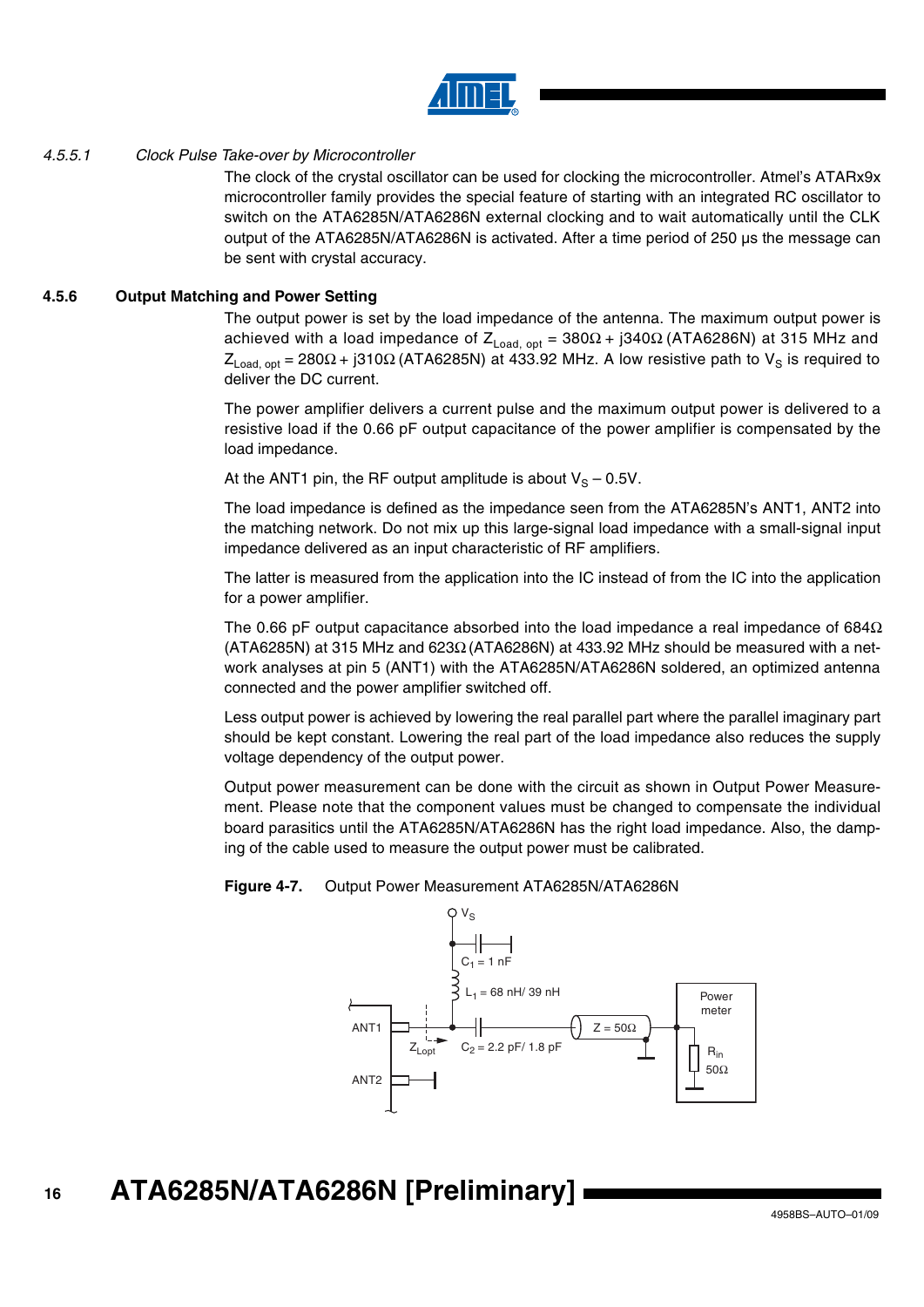# **5. Ordering Information**

| <b>Extended Type Number</b> | Package | <b>Frequency</b> | <b>MOQ</b>            | <b>Remarks</b>   |
|-----------------------------|---------|------------------|-----------------------|------------------|
| ATA6285N-PNPW               | QFN32   | 315 MHz          | Packaging unit: 1,500 | Taped and reeled |
| ATA6286N-PNPW               | QFN32   | 433 MHz          | Packaging unit: 1,500 | Taped and reeled |
| ATA6285N-PNQW               | QFN32   | 315 MHz          | 6.000                 | Taped and reeled |
| ATA6286N-PNQW               | QFN32   | 433 MHz          | 6.000                 | Taped and reeled |

### **6. Package Information**

Package: QFN\_ 5 x 5\_32L Exposed pad 3.6 x 3.6Dimensions in mm Bottom Not indicated tolerances ±0.05  $\Box$  3.6±0.15 Top 32 25 | 32<br><u>| ד</u> טטטטטט 24  $\frac{1}{2}$ 1 1 Pin1 identification 17 17 8  $\sqrt{npnpnpq}$ 16 | 9 Z  $\square$  5 0.2 0.5 nom.  $0.9 + 0.1$  $\Box$  3.5

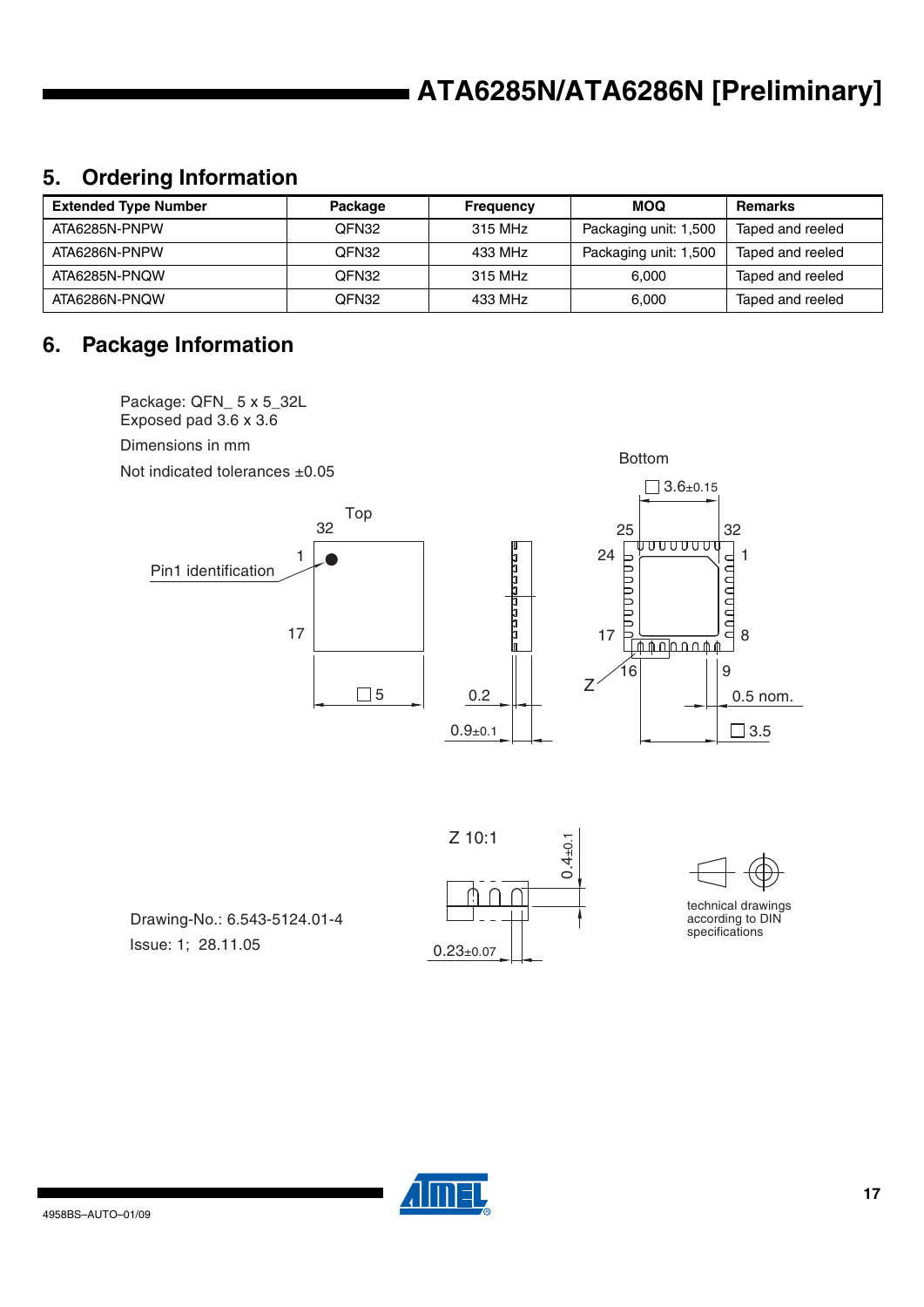

# **7. Revision History**

Please note that the following page numbers referred to in this section refer to the specific revision mentioned, not to this document.

| <b>Revision No.</b> | <b>History</b>                                 |
|---------------------|------------------------------------------------|
| 4958BS-AUTO-01/09   | • ATA6285/ATA6286 renamed in ATA6285N/ATA6286N |